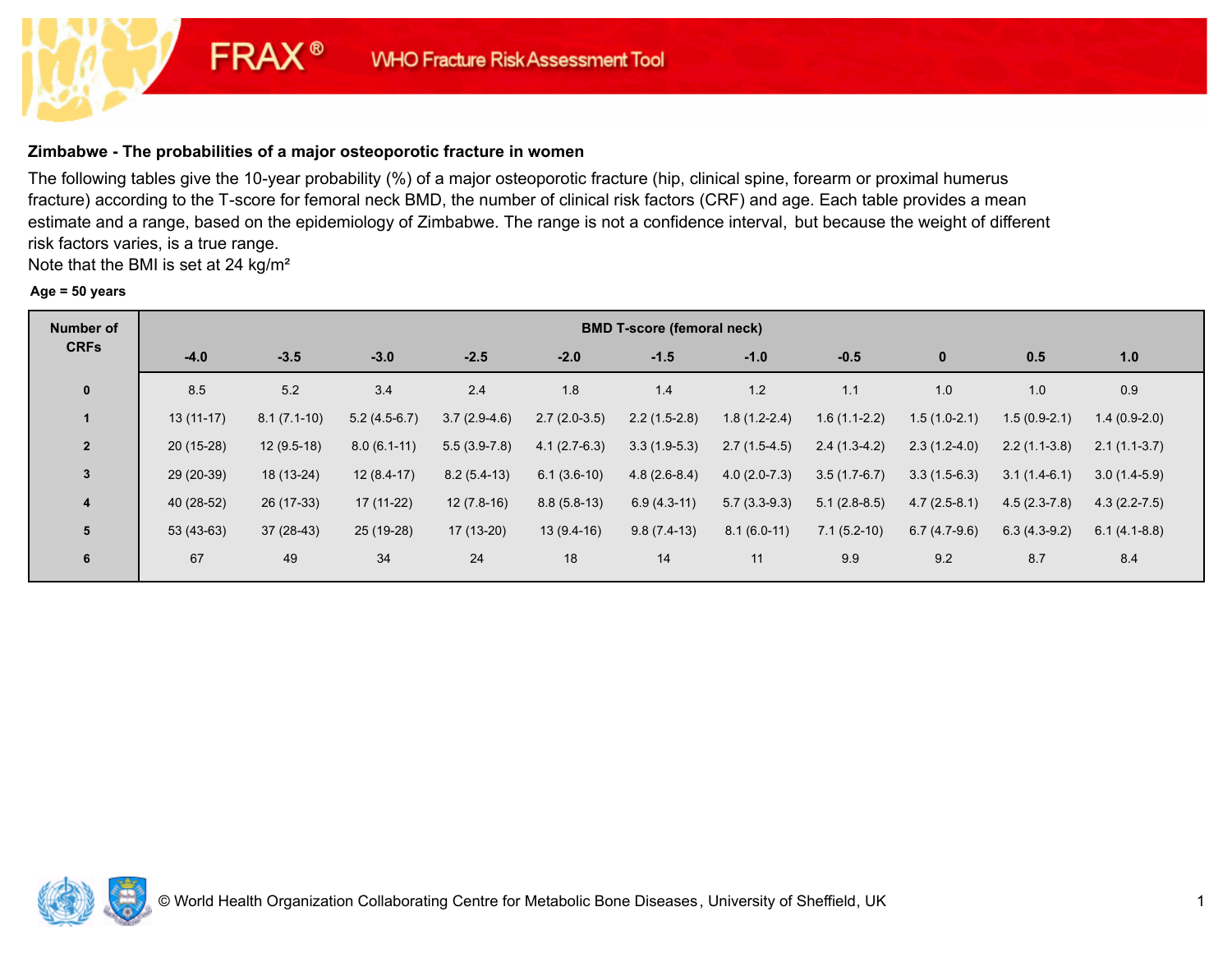### **Age = 55 years**

**FRAX®** 

| <b>Number of</b> |             |               |                |                |                | <b>BMD T-score (femoral neck)</b> |                |                |                |                |                |
|------------------|-------------|---------------|----------------|----------------|----------------|-----------------------------------|----------------|----------------|----------------|----------------|----------------|
| <b>CRFs</b>      | $-4.0$      | $-3.5$        | $-3.0$         | $-2.5$         | $-2.0$         | $-1.5$                            | $-1.0$         | $-0.5$         | $\mathbf 0$    | 0.5            | 1.0            |
| $\mathbf{0}$     | 8.9         | 5.7           | 3.8            | 2.7            | 2.1            | 1.6                               | 1.4            | 1.2            | 1.1            | 1.1            | 1.0            |
|                  | $13(12-16)$ | $8.7(7.7-11)$ | $5.8(5.0-7.2)$ | $4.2(3.4-5.1)$ | $3.1(2.4-3.8)$ | $2.5(1.8-3.2)$                    | $2.0(1.4-2.7)$ | $1.8(1.2-2.5)$ | $1.7(1.1-2.4)$ | $1.6(1.0-2.2)$ | $1.5(1.0-2.1)$ |
| $\overline{2}$   | $20(16-27)$ | $13(10-18)$   | $8.8(6.9-12)$  | $6.2(4.5-8.5)$ | $4.7(3.1-6.9)$ | $3.7(2.3-5.7)$                    | $3.0(1.7-4.9)$ | $2.7(1.5-4.5)$ | $2.5(1.3-4.3)$ | $2.3(1.2-4.0)$ | $2.2(1.1-3.8)$ |
| $\mathbf{3}$     | 29 (21-37)  | $19(14-24)$   | $13(9.4-18)$   | $9.1(6.2-14)$  | $6.8(4.2-11)$  | $5.3(3.0-9.2)$                    | $4.4(2.3-7.8)$ | $3.9(2.0-7.2)$ | $3.6(1.7-6.8)$ | $3.4(1.6-6.4)$ | $3.2(1.5-6.1)$ |
| $\overline{4}$   | 39 (28-49)  | 27 (19-33)    | 18 (13-23)     | $13(8.9-18)$   | $9.8(6.6-14)$  | $7.7(5.0-12)$                     | $6.2(3.8-10)$  | $5.6(3.2-9.3)$ | $5.1(2.8-8.7)$ | $4.8(2.6-8.3)$ | $4.6(2.4-7.9)$ |
| 5                | 52 (44-60)  | $37(30-43)$   | 26 (21-29)     | 19 (15-22)     | $14(11-17)$    | $11(8.4-14)$                      | $8.8(6.8-12)$  | $7.8(5.8-11)$  | $7.2(5.1-10)$  | $6.7(4.6-9.7)$ | $6.4(4.3-9.2)$ |
| 6                | 65          | 49            | 35             | 26             | 19             | 15                                | 12             | 11             | 9.9            | 9.2            | 8.7            |

# **Age = 60 years**

| Number of               | <b>BMD T-score (femoral neck)</b> |               |                |                |                |                |                |                  |                |                |                |  |  |
|-------------------------|-----------------------------------|---------------|----------------|----------------|----------------|----------------|----------------|------------------|----------------|----------------|----------------|--|--|
| <b>CRFs</b>             | $-4.0$                            | $-3.5$        | $-3.0$         | $-2.5$         | $-2.0$         | $-1.5$         | $-1.0$         | $-0.5$           | $\bf{0}$       | 0.5            | 1.0            |  |  |
| $\mathbf 0$             | 8.9                               | 5.9           | 4.1            | 3.0            | 2.2            | 1.8            | 1.5            | 1.3              | 1.2            | 1.1            | 1.0            |  |  |
|                         | $13(12-15)$                       | $8.8(8.0-10)$ | $6.1(5.2-7.2)$ | $4.4(3.6-5.2)$ | $3.3(2.5-4.1)$ | $2.6(1.9-3.4)$ | $2.2(1.5-2.9)$ | $2.0(1.3-2.7)$   | $1.8(1.2-2.5)$ | $1.7(1.1-2.3)$ | $1.5(1.0-2.2)$ |  |  |
| $\overline{2}$          | 19 (15-25)                        | $13(11-17)$   | $9.0(7.1-12)$  | $6.5(4.8-8.8)$ | $4.9(3.4-7.1)$ | $3.8(2.4-5.9)$ | $3.2(1.9-5.1)$ | $2.9(1.6-4.7)$   | $2.6(1.4-4.4)$ | $2.4(1.3-4.1)$ | $2.2(1.2-3.8)$ |  |  |
| $\mathbf{3}$            | $27(21-34)$                       | 19 (14-24)    | $13(9.9-18)$   | $9.4(6.5-14)$  | $7.1(4.5-11)$  | $5.6(3.3-9.3)$ | $4.6(2.5-8.1)$ | $4.1(2.1 - 7.4)$ | $3.7(1.9-6.9)$ | $3.5(1.7-6.5)$ | $3.2(1.5-6.1)$ |  |  |
| $\overline{\mathbf{4}}$ | 37 (28-44)                        | 26 (19-31)    | $18(13-23)$    | $13(9.5-18)$   | $10(7.1-15)$   | $7.9(5.4-12)$  | $6.5(4.1-10)$  | $5.8(3.4-9.5)$   | $5.3(3.0-8.8)$ | $4.9(2.7-8.3)$ | $4.5(2.4-7.8)$ |  |  |
| 5                       | 48 (42-55)                        | $35(30-40)$   | $25(21-29)$    | 19 (15-22)     | $14(11-18)$    | $11(8.8-14)$   | $9.1(7.2-12)$  | $8.1(6.0-11)$    | $7.3(5.2-10)$  | $6.8(4.7-9.7)$ | $6.3(4.3-9.1)$ |  |  |
| 6                       | 61                                | 46            | 34             | 25             | 19             | 15             | 12             | 11               | 10.0           | 9.2            | 8.6            |  |  |

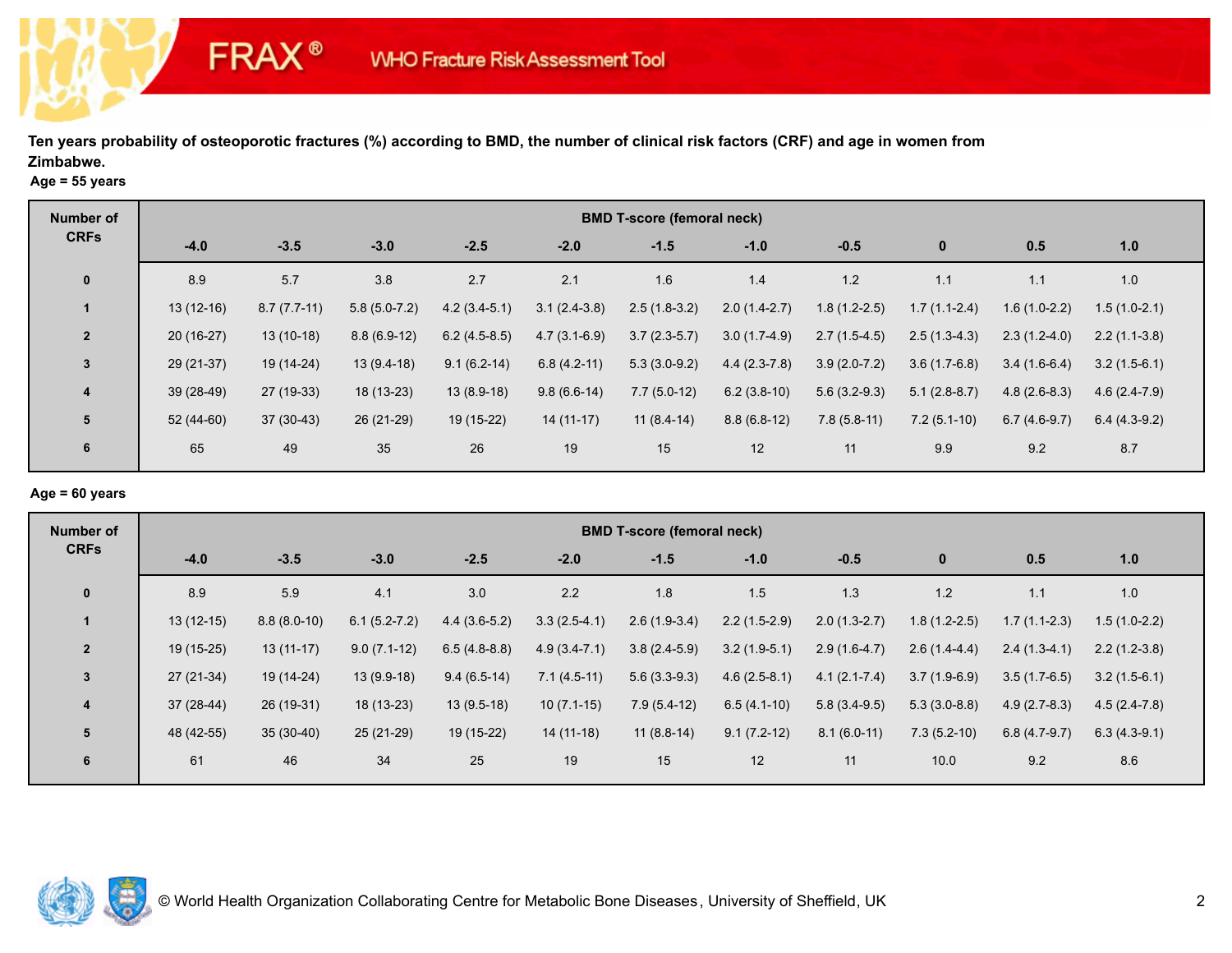### **Age = 65 years**

**FRAX®** 

| <b>Number of</b> |             |                |                |                |                | <b>BMD T-score (femoral neck)</b> |                |                  |                |                |                |
|------------------|-------------|----------------|----------------|----------------|----------------|-----------------------------------|----------------|------------------|----------------|----------------|----------------|
| <b>CRFs</b>      | $-4.0$      | $-3.5$         | $-3.0$         | $-2.5$         | $-2.0$         | $-1.5$                            | $-1.0$         | $-0.5$           | $\mathbf 0$    | 0.5            | 1.0            |
| $\mathbf{0}$     | 8.6         | 5.9            | 4.2            | 3.1            | 2.3            | 1.8                               | 1.5            | 1.4              | 1.2            | 1.1            | 1.0            |
|                  | $13(12-14)$ | $8.7(7.7-9.8)$ | $6.1(5.2-7.0)$ | $4.5(3.6-5.2)$ | $3.4(2.6-4.2)$ | $2.7(1.9-3.4)$                    | $2.3(1.6-3.0)$ | $2.0(1.4-2.7)$   | $1.8(1.2-2.5)$ | $1.6(1.1-2.3)$ | $1.5(1.0-2.1)$ |
| $\overline{2}$   | 18 (15-22)  | $12(10-16)$    | $8.9(7.1-11)$  | $6.5(4.9-8.7)$ | $4.9(3.5-7.0)$ | $3.8(2.5-5.7)$                    | $3.3(2.0-5.1)$ | $2.9(1.7-4.6)$   | $2.6(1.5-4.2)$ | $2.4(1.3-3.9)$ | $2.2(1.2-3.6)$ |
| 3                | $25(20-30)$ | 18 (14-22)     | $13(9.8-17)$   | $9.3(6.7-14)$  | $7.0(4.7-11)$  | $5.5(3.4-9.0)$                    | $4.7(2.7-8.0)$ | $4.1(2.2 - 7.2)$ | $3.7(1.9-6.6)$ | $3.4(1.7-6.1)$ | $3.1(1.5-5.7)$ |
| $\overline{4}$   | 34 (26-39)  | 24 (18-29)     | 18 (13-22)     | $13(9.6-18)$   | $9.9(7.2-14)$  | $7.7(5.5-12)$                     | $6.6(4.3-10)$  | $5.8(3.5-9.3)$   | $5.2(3.0-8.5)$ | $4.7(2.6-7.9)$ | $4.3(2.4-7.3)$ |
| 5                | 44 (39-49)  | $32(28-36)$    | 24 (21-28)     | 18 (15-22)     | $14(11-17)$    | $11(8.8-14)$                      | $9.0(7.2-12)$  | $7.9(5.9-11)$    | $7.1(5.1-10)$  | $6.4(4.5-9.3)$ | $5.9(4.0-8.6)$ |
| 6                | 54          | 42             | 32             | 24             | 18             | 14                                | 12             | 11               | 9.6            | 8.7            | 8.0            |

# **Age = 70 years**

| Number of               | <b>BMD T-score (femoral neck)</b> |               |                  |                |                |                |                |                |                |                |                |  |  |
|-------------------------|-----------------------------------|---------------|------------------|----------------|----------------|----------------|----------------|----------------|----------------|----------------|----------------|--|--|
| <b>CRFs</b>             | $-4.0$                            | $-3.5$        | $-3.0$           | $-2.5$         | $-2.0$         | $-1.5$         | $-1.0$         | $-0.5$         | $\bf{0}$       | 0.5            | 1.0            |  |  |
| $\mathbf 0$             | 8.3                               | 5.8           | 4.2              | 3.1            | 2.4            | 1.9            | 1.6            | 1.4            | 1.2            | 1.1            | 1.0            |  |  |
|                         | $12(11-15)$                       | $8.7(7.4-11)$ | $6.3(5.1 - 7.6)$ | $4.6(3.6-5.5)$ | $3.4(2.6-4.1)$ | $2.7(2.0-3.2)$ | $2.3(1.7-2.7)$ | $1.9(1.4-2.3)$ | $1.7(1.2-2.0)$ | $1.5(1.1-1.8)$ | $1.4(0.9-1.6)$ |  |  |
| $\overline{2}$          | 18 (15-24)                        | $13(10-17)$   | $9.2(7.0-12)$    | $6.7(4.9-8.8)$ | $4.9(3.5-6.5)$ | $3.8(2.6-5.1)$ | $3.2(2.1-4.3)$ | $2.7(1.7-3.7)$ | $2.3(1.5-3.3)$ | $2.1(1.3-2.9)$ | $1.9(1.1-2.6)$ |  |  |
| $\mathbf{3}$            | $27(20-34)$                       | 19 (14-25)    | 14 (9.6-19)      | $9.7(6.7-14)$  | $7.1(4.8-10)$  | $5.4(3.5-8.1)$ | $4.5(2.8-6.8)$ | $3.7(2.3-5.8)$ | $3.2(1.9-5.1)$ | $2.8(1.7-4.5)$ | $2.5(1.5-4.0)$ |  |  |
| $\overline{\mathbf{4}}$ | 37 (29-44)                        | 27 (21-33)    | $20(15-24)$      | $14(10-18)$    | $10(7.5-14)$   | $7.7(5.6-11)$  | $6.2(4.4-8.9)$ | $5.2(3.6-7.6)$ | $4.4(3.0-6.6)$ | $3.8(2.6-5.8)$ | $3.4(2.3-5.2)$ |  |  |
| 5                       | 49 (42-54)                        | $38(31-42)$   | 28 (22-31)       | $20(16-23)$    | $15(12-18)$    | $11(8.8-14)$   | $8.7(7.0-11)$  | $7.1(5.8-9.3)$ | $6.0(4.9-8.0)$ | $5.2(4.2-7.0)$ | $4.5(3.7-6.2)$ |  |  |
| 6                       | 62                                | 50            | 38               | 28             | 21             | 15             | 12             | 9.8            | 8.1            | 6.9            | 6.0            |  |  |

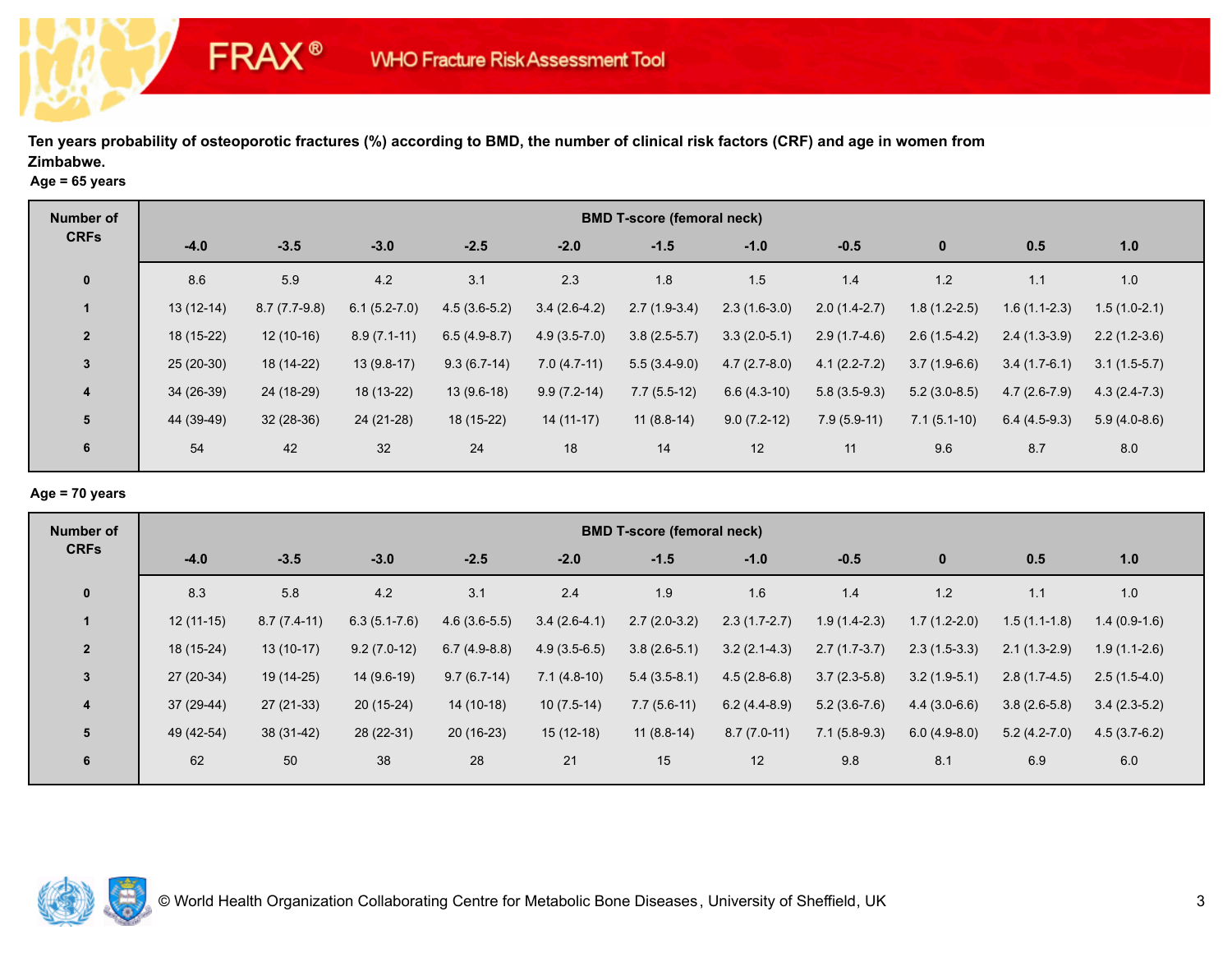**Age = 75 years**

**FRAX®** 

| <b>Number of</b> |             |               |               |                |                | <b>BMD T-score (femoral neck)</b> |                |                |                |                |                |
|------------------|-------------|---------------|---------------|----------------|----------------|-----------------------------------|----------------|----------------|----------------|----------------|----------------|
| <b>CRFs</b>      | $-4.0$      | $-3.5$        | $-3.0$        | $-2.5$         | $-2.0$         | $-1.5$                            | $-1.0$         | $-0.5$         | $\bf{0}$       | 0.5            | 1.0            |
| $\mathbf 0$      | 7.8         | 5.7           | 4.2           | 3.2            | 2.5            | 2.0                               | 1.7            | 1.5            | 1.3            | 1.1            | 1.0            |
|                  | 13 (9.6-21) | $9.1(6.8-15)$ | $6.6(4.9-11)$ | $4.9(3.6-7.5)$ | $3.6(2.7-5.3)$ | $2.9(2.1-4.0)$                    | $2.4(1.7-3.1)$ | $2.0(1.5-2.4)$ | $1.7(1.2-2.1)$ | $1.5(1.1-1.8)$ | $1.3(0.9-1.6)$ |
| $\overline{2}$   | $20(13-32)$ | 14 (9.2-23)   | $10(6.7-17)$  | $7.5(4.8-12)$  | $5.5(3.5-8.4)$ | $4.3(2.8-6.3)$                    | $3.5(2.2-4.9)$ | $2.8(1.8-3.8)$ | $2.4(1.5-3.1)$ | $2.0(1.3-2.8)$ | $1.8(1.1-2.5)$ |
| $\mathbf{3}$     | 29 (18-42)  | 22 (13-31)    | 16 (9.1-23)   | $11(6.6-17)$   | $8.3(4.8-12)$  | $6.3(3.7-9.3)$                    | $5.0(3.0-7.3)$ | $4.0(2.4-5.8)$ | $3.3(2.0-4.7)$ | $2.7(1.7-3.9)$ | $2.3(1.5-3.3)$ |
| $\overline{4}$   | 42 (25-52)  | $32(18-41)$   | 24 (13-31)    | $17(9.6-23)$   | $12(7.1-16)$   | $9.4(5.6-12)$                     | $7.3(4.5-9.7)$ | $5.7(3.7-7.7)$ | $4.6(3.1-6.3)$ | $3.7(2.6-5.2)$ | $3.1(2.3-4.4)$ |
| 5                | 55 (34-61)  | 44 (26-50)    | 34 (19-39)    | 26 (14-30)     | 19 (11-22)     | $14(8.5-17)$                      | $11(6.9-13)$   | $8.2(5.7-10)$  | $6.4(4.8-8.1)$ | $5.2(4.1-6.6)$ | $4.2(3.6-5.5)$ |
| 6                | 67          | 58            | 47            | 36             | 27             | 21                                | 16             | 12             | 9.2            | 7.2            | 5.8            |

# **Age = 80 years**

| Number of               | <b>BMD T-score (femoral neck)</b> |               |                |                |                |                |                |                |                |                |                |  |  |
|-------------------------|-----------------------------------|---------------|----------------|----------------|----------------|----------------|----------------|----------------|----------------|----------------|----------------|--|--|
| <b>CRFs</b>             | $-4.0$                            | $-3.5$        | $-3.0$         | $-2.5$         | $-2.0$         | $-1.5$         | $-1.0$         | $-0.5$         | $\bf{0}$       | 0.5            | 1.0            |  |  |
| $\mathbf 0$             | 6.9                               | 5.3           | 4.0            | 3.1            | 2.5            | 2.1            | 1.8            | 1.5            | 1.3            | 1.1            | 1.0            |  |  |
| -1                      | $11(7.9-18)$                      | $8.0(5.8-13)$ | $6.1(4.4-9.7)$ | $4.6(3.3-7.0)$ | $3.6(2.5-5.2)$ | $2.9(2.1-4.1)$ | $2.4(1.7-3.2)$ | $2.1(1.4-2.6)$ | $1.8(1.2-2.1)$ | $1.5(1.1-1.7)$ | $1.3(0.9-1.5)$ |  |  |
| $\overline{2}$          | $16(11-26)$                       | 12 (7.9-19)   | $9.1(5.9-14)$  | $6.8(4.4-11)$  | $5.2(3.4-8.0)$ | $4.2(2.7-6.2)$ | $3.4(2.2-4.9)$ | $2.8(1.8-3.9)$ | $2.4(1.5-3.2)$ | $2.0(1.3-2.6)$ | $1.7(1.1-2.3)$ |  |  |
| $\mathbf{3}$            | 24 (14-34)                        | 18 (11-26)    | $14(8.0-20)$   | $10(6.0-15)$   | $7.7(4.6-11)$  | $6.1(3.6-8.7)$ | $4.9(3.0-6.9)$ | $4.0(2.4-5.6)$ | $3.3(2.0-4.6)$ | $2.7(1.7-3.8)$ | $2.3(1.5-3.2)$ |  |  |
| $\overline{\mathbf{4}}$ | $33(19-43)$                       | 26 (15-34)    | $20(11-26)$    | $15(8.3-20)$   | $11(6.4-15)$   | $8.9(5.2-12)$  | $7.0(4.3-9.3)$ | $5.6(3.6-7.5)$ | $4.5(3.0-6.1)$ | $3.7(2.5-5.1)$ | $3.1(2.2-4.3)$ |  |  |
| 5                       | 44 (26-51)                        | $36(20-41)$   | 28 (16-33)     | $21(12-25)$    | $16(9.3-20)$   | $13(7.6-16)$   | $10(6.2-12)$   | $7.9(5.2-9.9)$ | $6.3(4.4-8.0)$ | $5.1(3.8-6.5)$ | $4.2(3.2-5.4)$ |  |  |
| 6                       | 56                                | 47            | 38             | 30             | 23             | 18             | 14             | 11             | 8.9            | 7.1            | 5.7            |  |  |